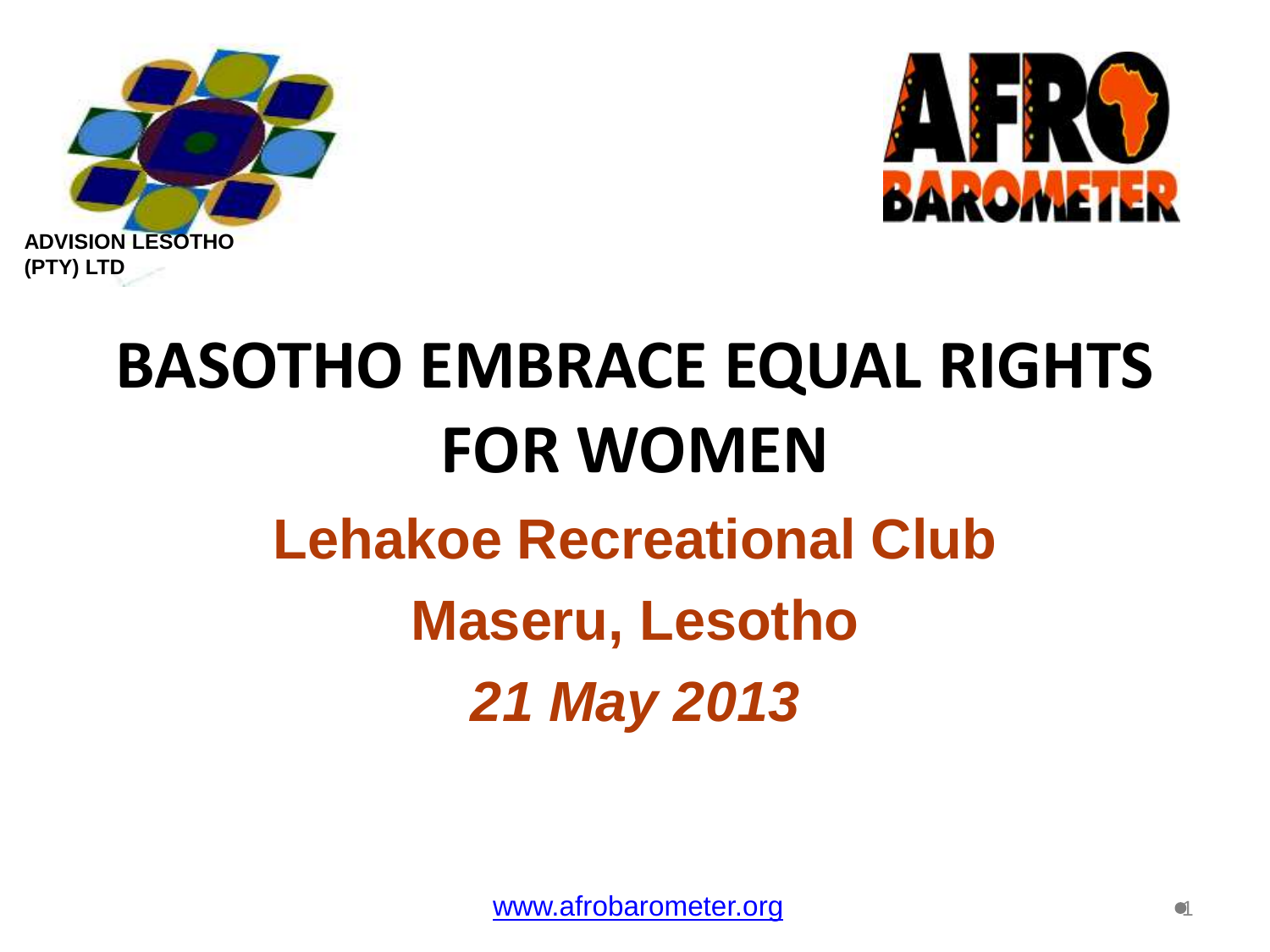

## **Equal Rights and Treatment for Women**





- 51% in 2012 compared to 40% in 2006 say women should have equal rights and treatment with men
- Only 46% in 2012 say women should remain subject to traditional laws and values, this down from 58% in 2006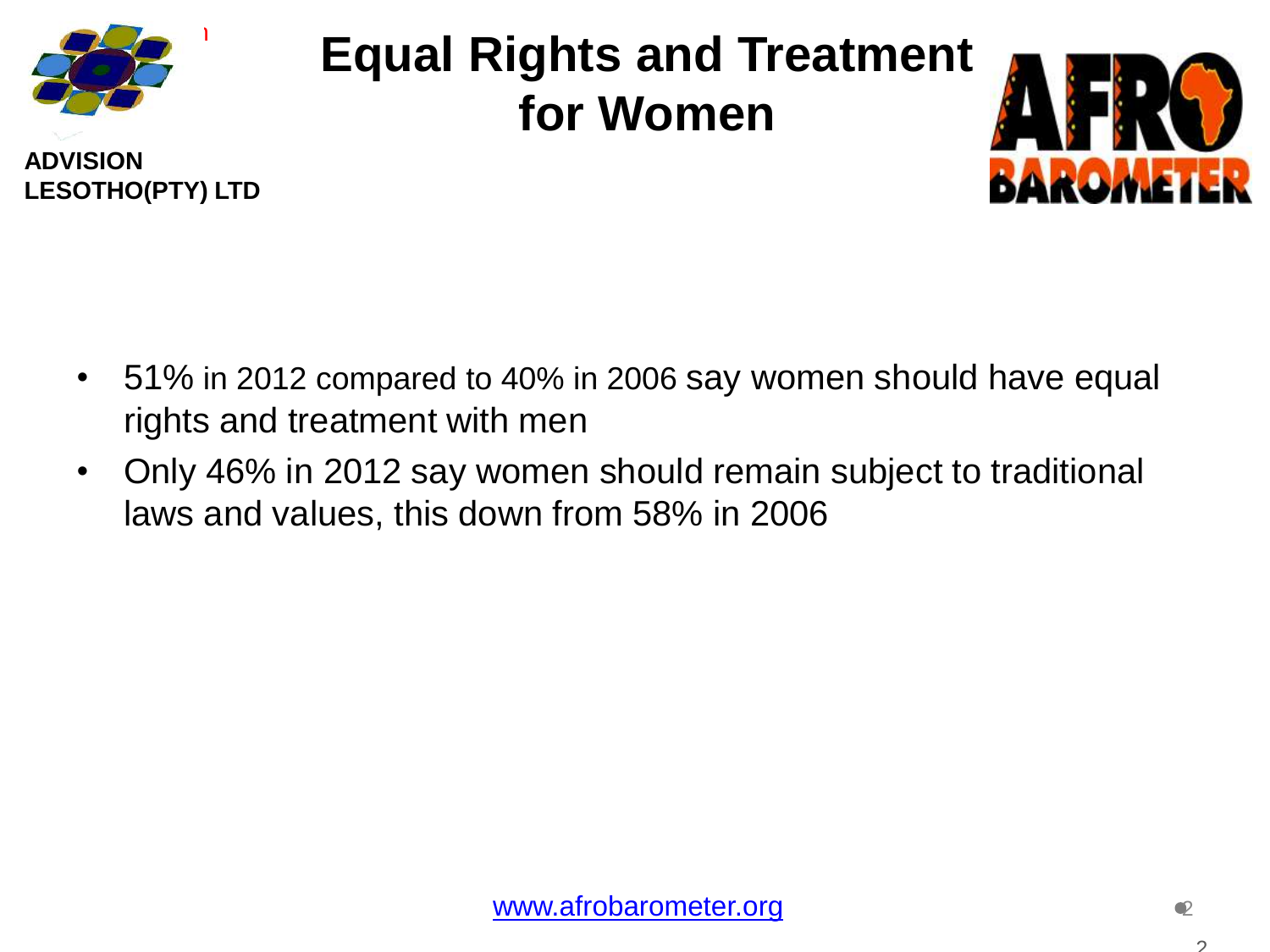

## **Equal Rights and Treatment for Women**



#### **ADVISION LESOTHO(PTY) LTD**

*Q: Choose between statements: In our country, women should have equal rights and receive the same treatment as men do OR Women have always been subject to traditional laws and customs and should remain so.(% choosing each option)*



[www.afrobarometer.org](http://www.afrobarometer.org/)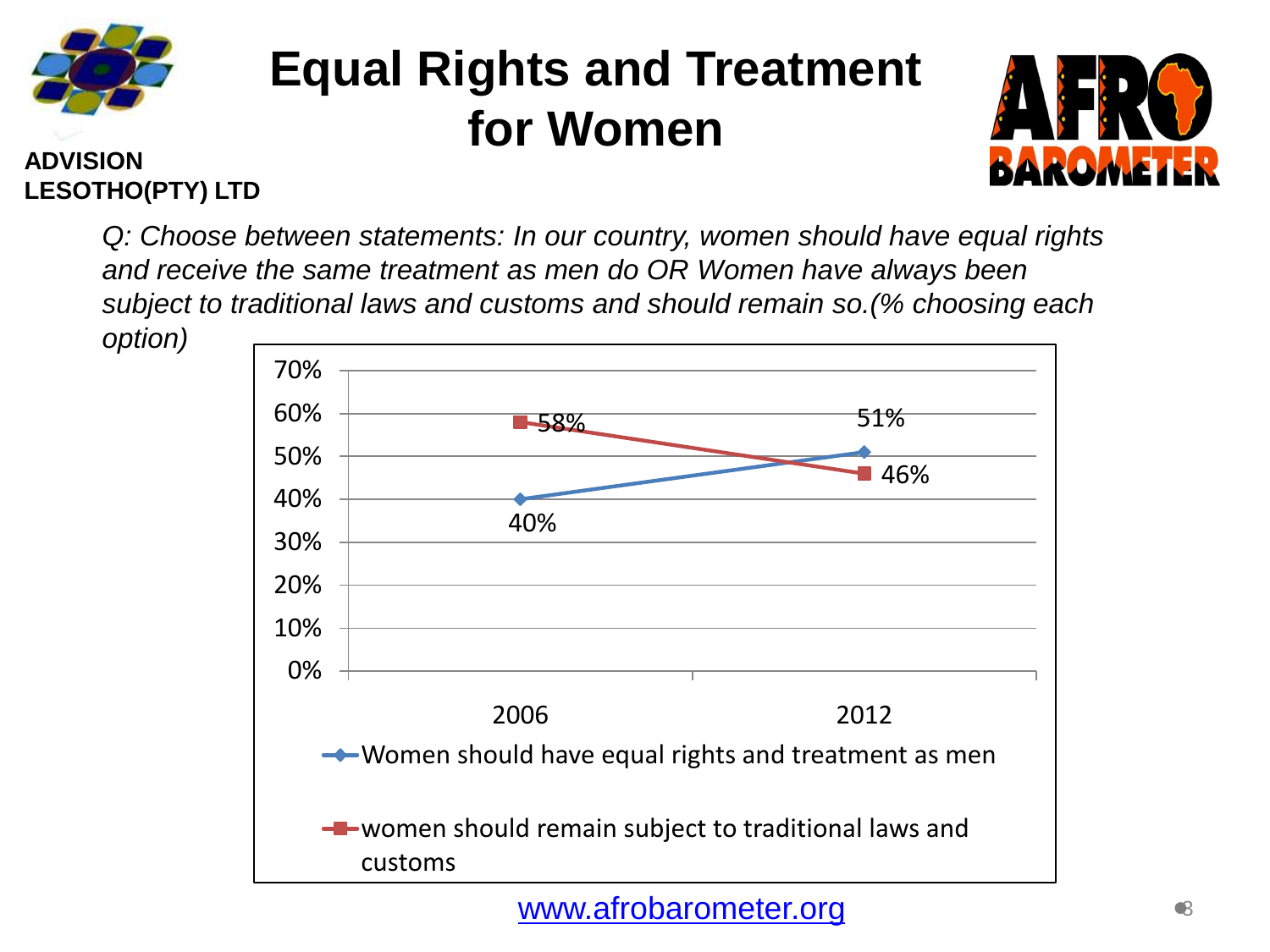

**LESOTHO(PTY) LTD**

## **Women and Political Leadership**



- 70% in 2012 said that women should have the same chance of being elected as men.
- Only 27% in 2012 said men make better political leaders
- In 2006, only 51% said women have the same chance of being elected, and 47% said that men make better political leaders than women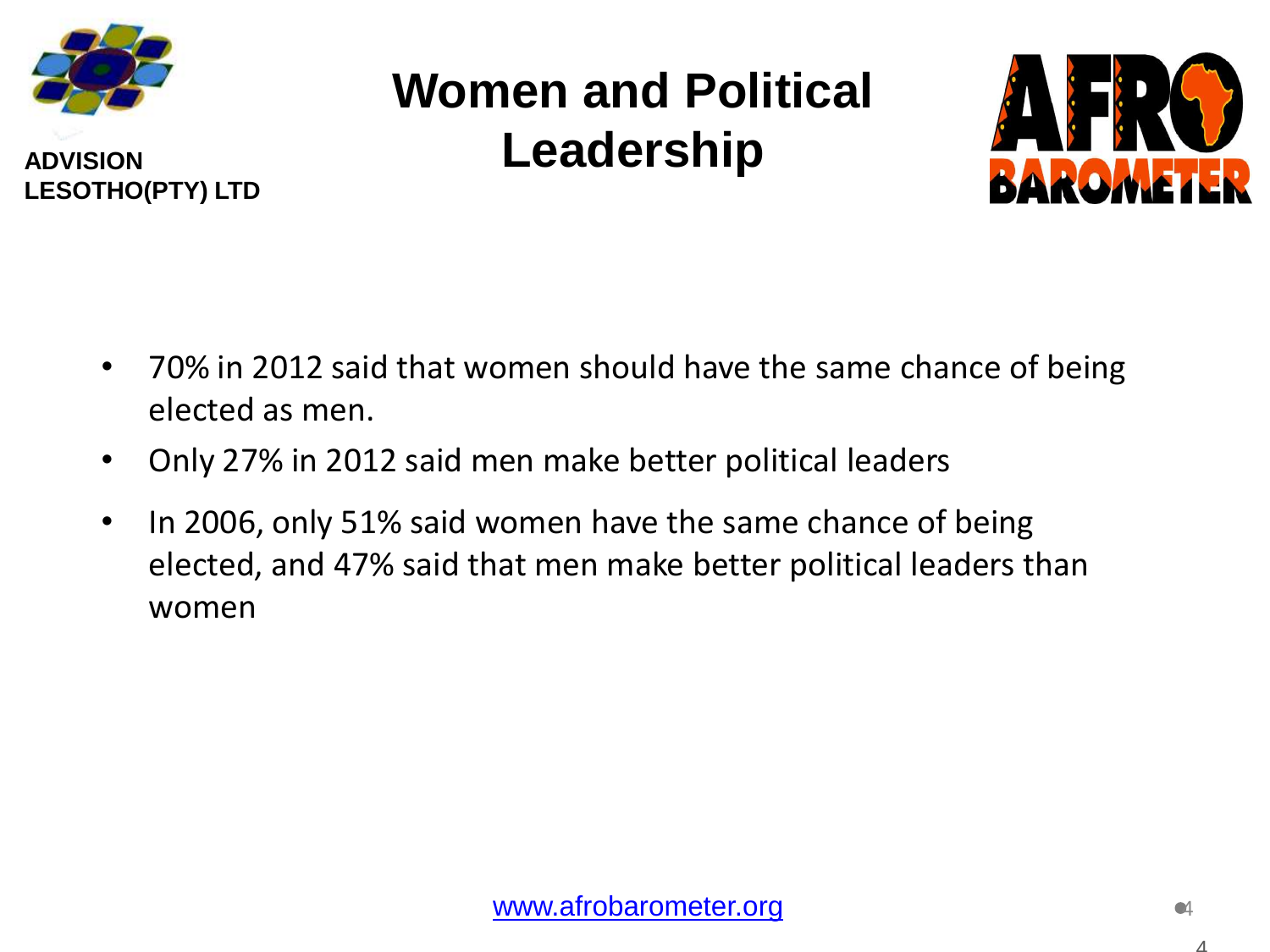

#### **Gender and Political Leadership**



**ADVISION LESOTHO (PTY) LTD**

> *Q: Do you agree or that men make better political leaders? Women should have the same chance of being elected to a political office?(% who agreed with either option)*

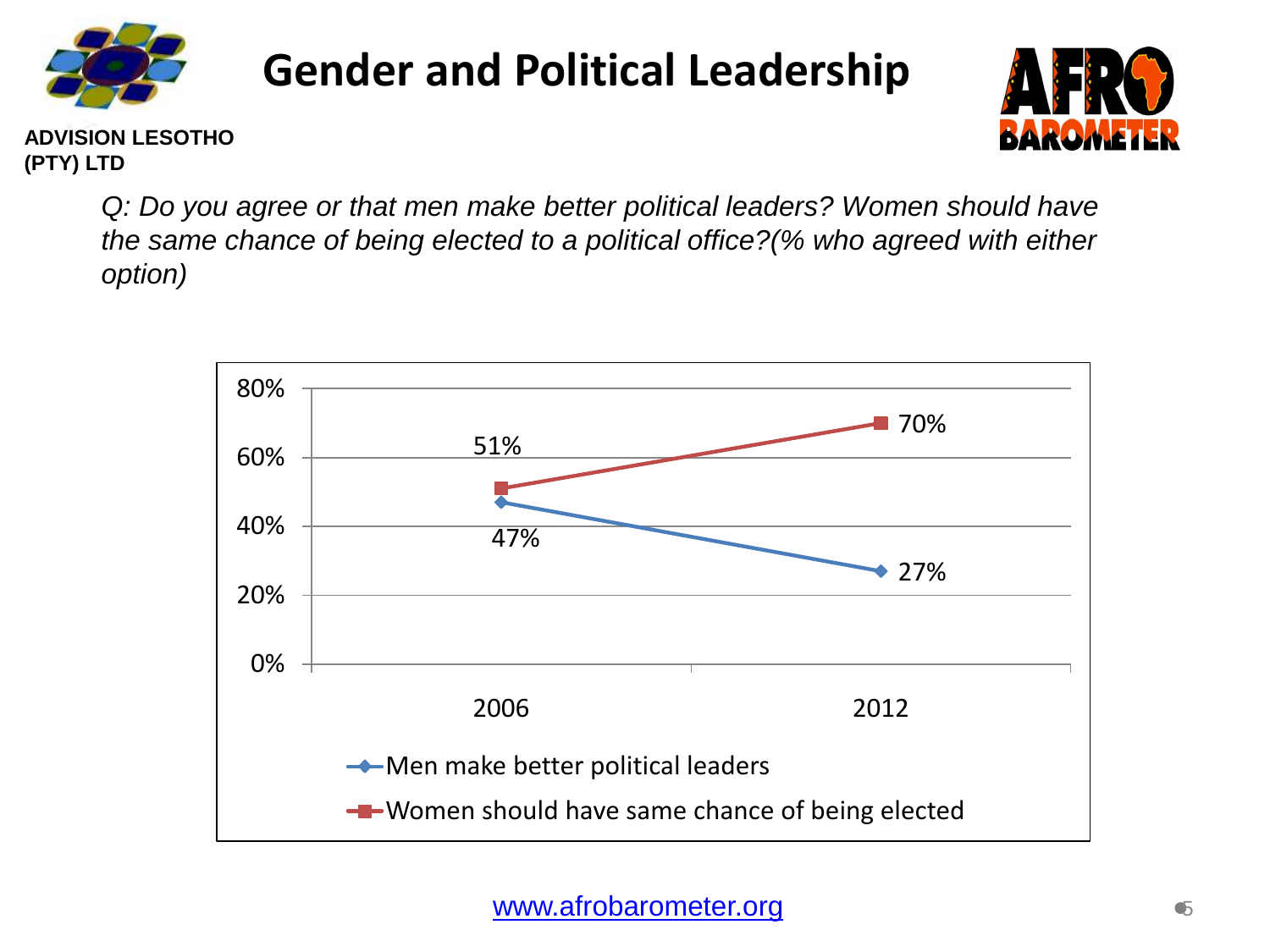

## **Which Child Goes to School**



- 74% say that where funds are limited, the child with the greatest ability to learn should be given preference for education
- A very small proportion 8% said that where funds are limited the boy should be given preference for education.

6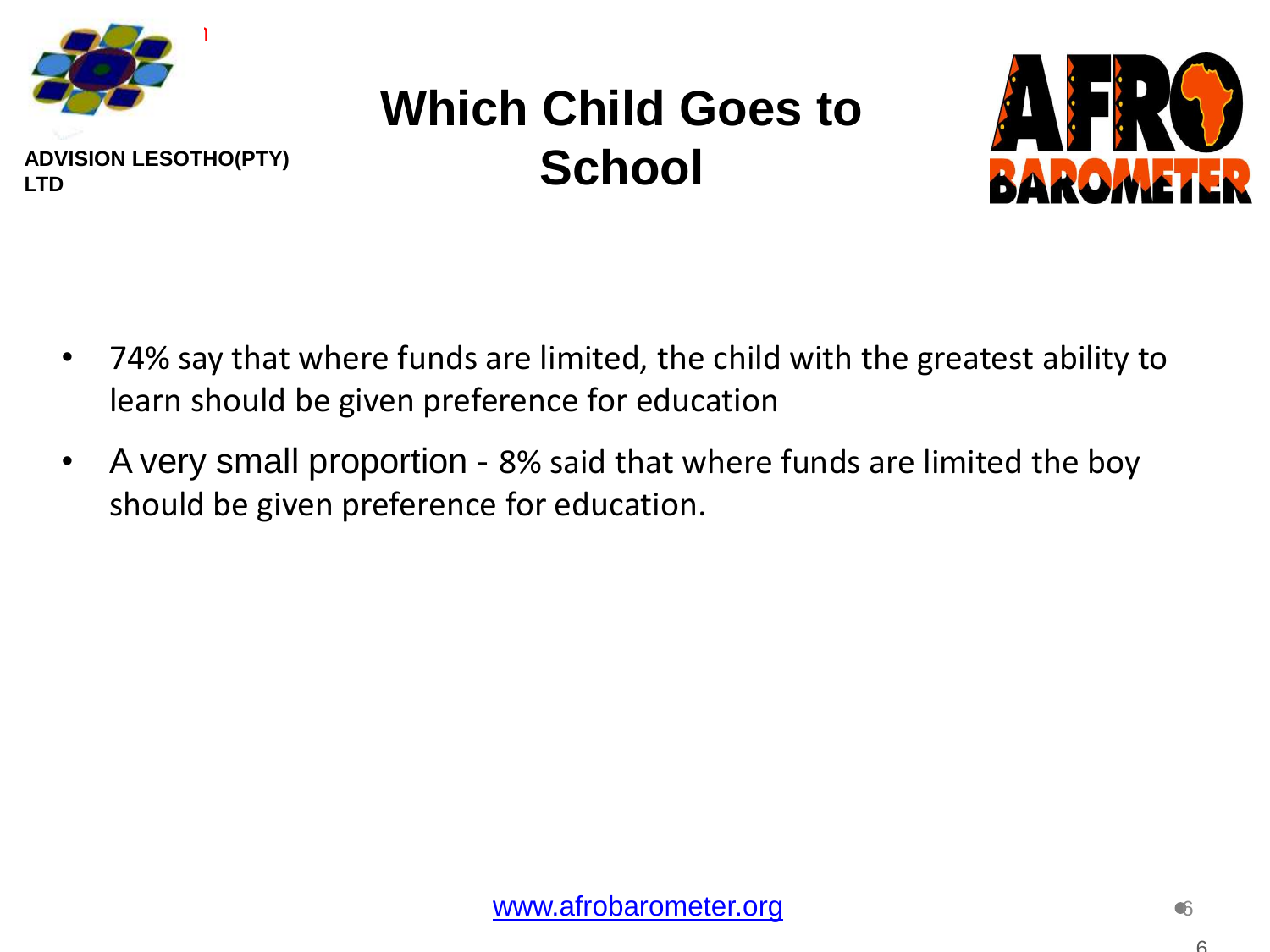

#### **Child with greatest ability should go to school, whether girl or boy**



#### **ADVISION LESOTHO (PTY) LTD**

*Q: If funds for education are limited, a boy should always receive an education before a girl or a family should send the child with the greatest ability to learn? (% who agree with either option)* 1%



 $\blacksquare$  Those who agree where there are limited funds, a boy should get preference

 $\blacksquare$  Those who agree where funds are limited, the child with the greatest ability to get preference ■ Agree with neither

**■Don't know**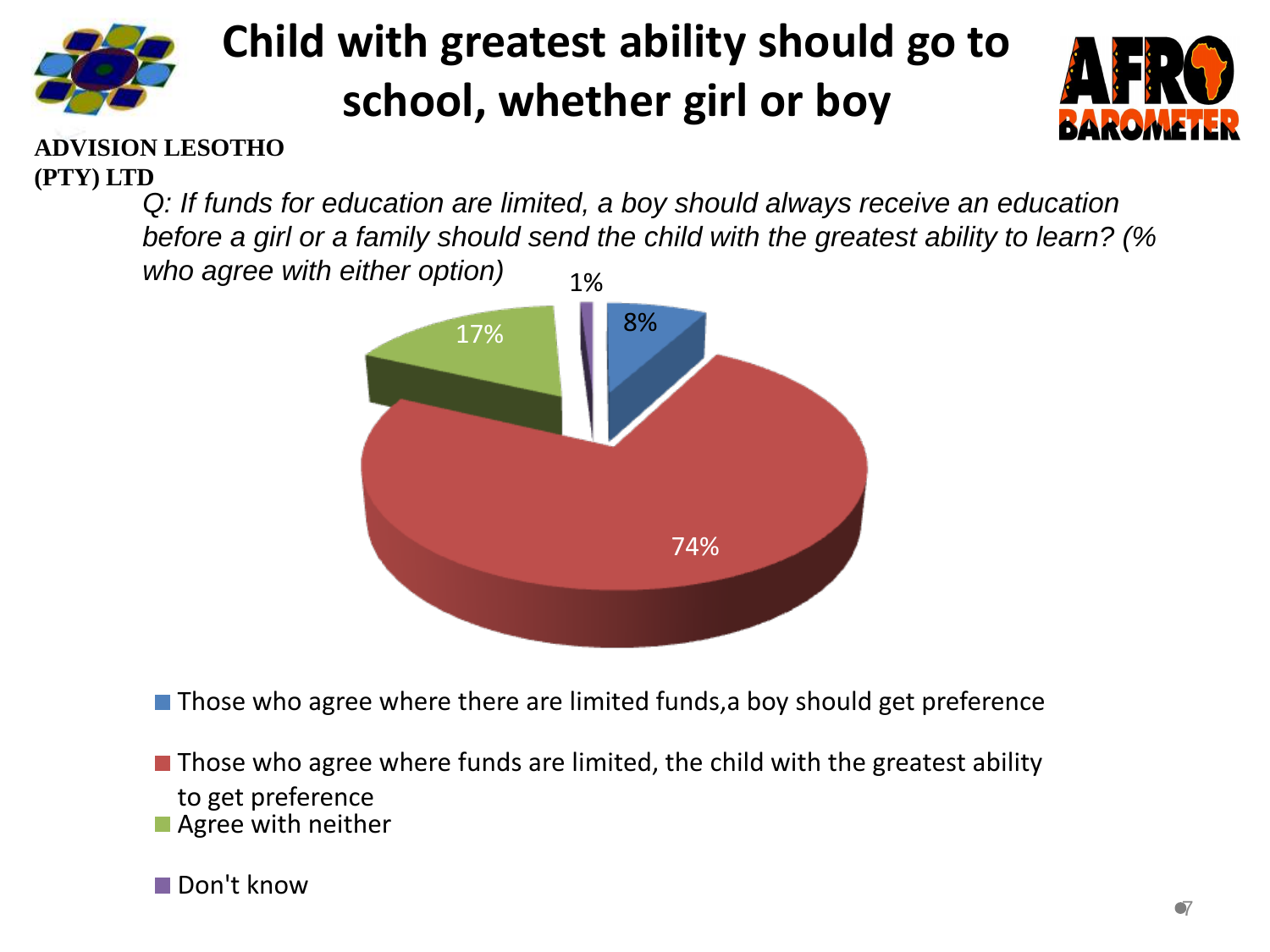

#### **Key Findings**



- Basotho have moved away from traditional attitudes towards women since 2006.
- Equality for women is growing in importance.
- The proportion of Basotho who say men make better leaders than women is decreasing.
- The majority of Basotho say ability and not gender should determine which child (boy or girl) goes to school.